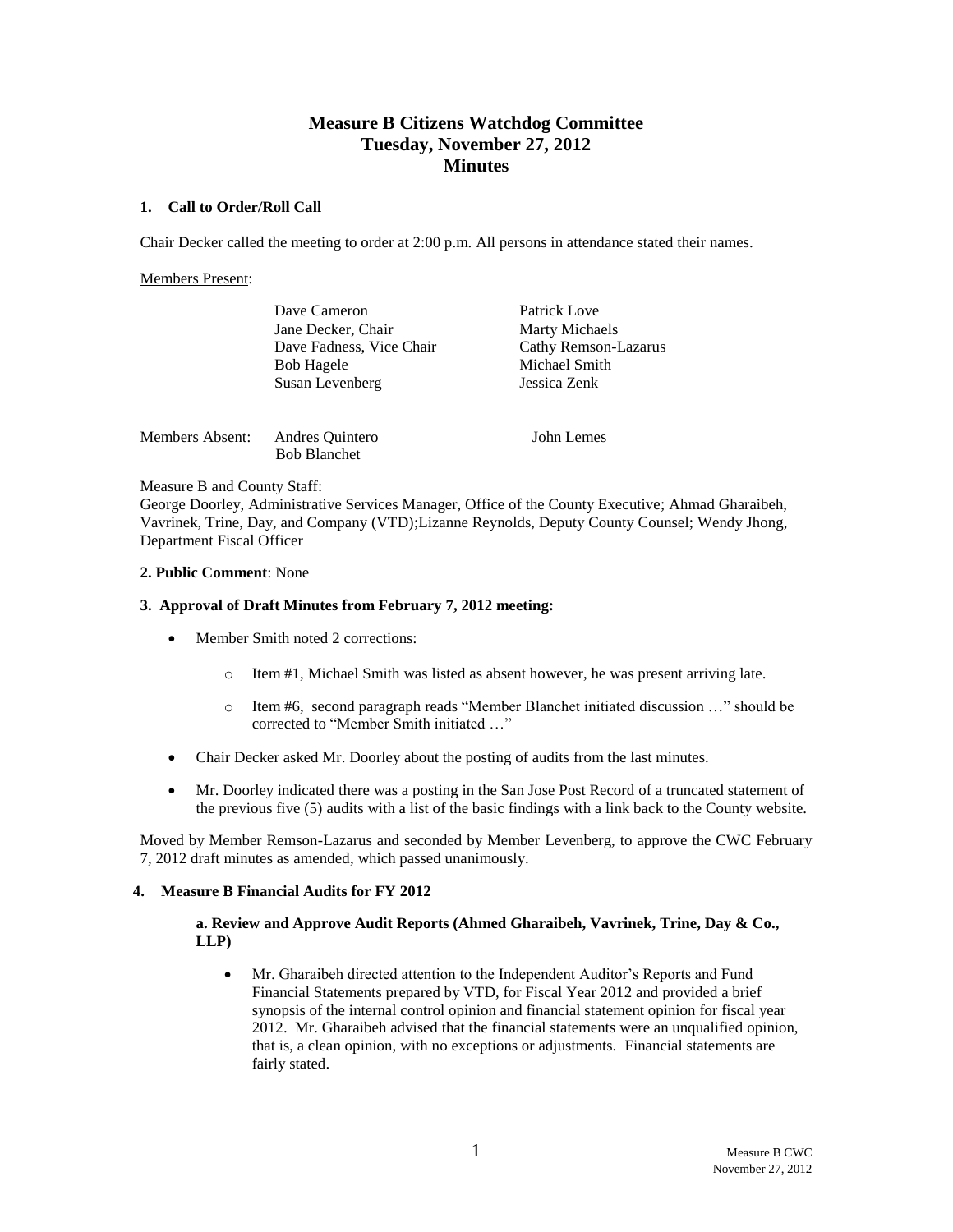- Mr. Gharaibeh directed the Board to pages  $3 \& 4$  to the notes detailing these statements. VTD issued a compliance opinion explaining that based on the testing performed of a significant sample size, these expenses were in compliance with Measure B and there were no findings to report. VTD looks only at the internal control related to Measure B and noted no deficiencies or material weaknesses in the internal control. The audit went smoothly with not too many expenses. Mr. Gharaibeh opened the floor for questions.
- Mr. Doorley directed the Boards attention to page14 of the audit, which is an area that presented the most discussion last year with the basic question of the responsibility of the Board to make sure fiscal controls are in place on how money is being spent for purposes of which the tax measure was initiated. Measure A projects were amended by future Board action as well as subsequent Measure A, which was funded by the BART link. In addition to the fiscal rectitude of it, that the funds went to projects for which Measure A was intended for and which the Board made conscience direction to fund. The Board came to a compromised language that's represented on Page 14, with key language that says "In addition, we performed specific testing to determine that the Measure B funds were expended for transportation projects specified in Measure A and/or approved by the County Board of Supervisors." Mr. Doorley added that this was the exact language from the previous meeting and ensured that the auditor kept to same standard.
- Member Fadness pointed out on page 5, under **Measure B Sales Tax,** the third paragraph states: "In addition, the County continues to collect residual sales tax revenues based upon amended merchant tax returns or from audits of merchants conducted by the State Board of Equalization." Then on page 6, under **Sales Tax Revenue and Receivables**, the second paragraph states: "Sales tax receivables represent sales tax receipts subsequent to the Program's fiscal year-end relating to the current year sales activity." Member Fadness feels it should say "then current years" because it doesn't relate to this current year's receipts, it relates to fines that are being extracted from people for then current year taxes.
- Mr. Gharaibeh explained that the paragraph is referring to the receivable portion of the sales tax as opposed to the total collection of sales tax. The State takes a month or two after June 30, to pay the County for fiscal year 2011/12, while the paragraph on page 5 talks about why the sales tax, in totality, continues to be collected. They are two different accounts. One is on the income statement of the P/L statement while the other is an account on the balance sheet. Each one is describing a different aspect of the financial statements adding that when VTD writes statements, it adheres to Government Accounting Standards Board adding that the language is not always clear.
- Member Fadness asked Mr. Gharaibeh how much was collected last year and what are VTD's forecasts for the next year and the year after.
- Mr. Gharaibeh responded that VTD cannot speak for what will happen in the future as VTD only looks at numbers in retrospect. What was collected in 2011/12 is noted in the Statement of Revenues on page 4, which is about a half a million dollars, adding that the County will continue to collect on Measure B for an indefinite period of time.
- Mr. Doorley commented that he was expecting to see steeper drop by now adding that it has been close to a half million or more every year for the last three, to which Ms. Jhong said that the last quarter was \$98,000.
- Member Fadness asked how many claims there are against delinquent payers to which Member Cameron said the State Board of Equalization and DOF should be in contact with them.
- Mr. Doorley added that as long as the County is bringing in money, CWC will exist, adding the role of CWC may be different and the level of activity can diminish.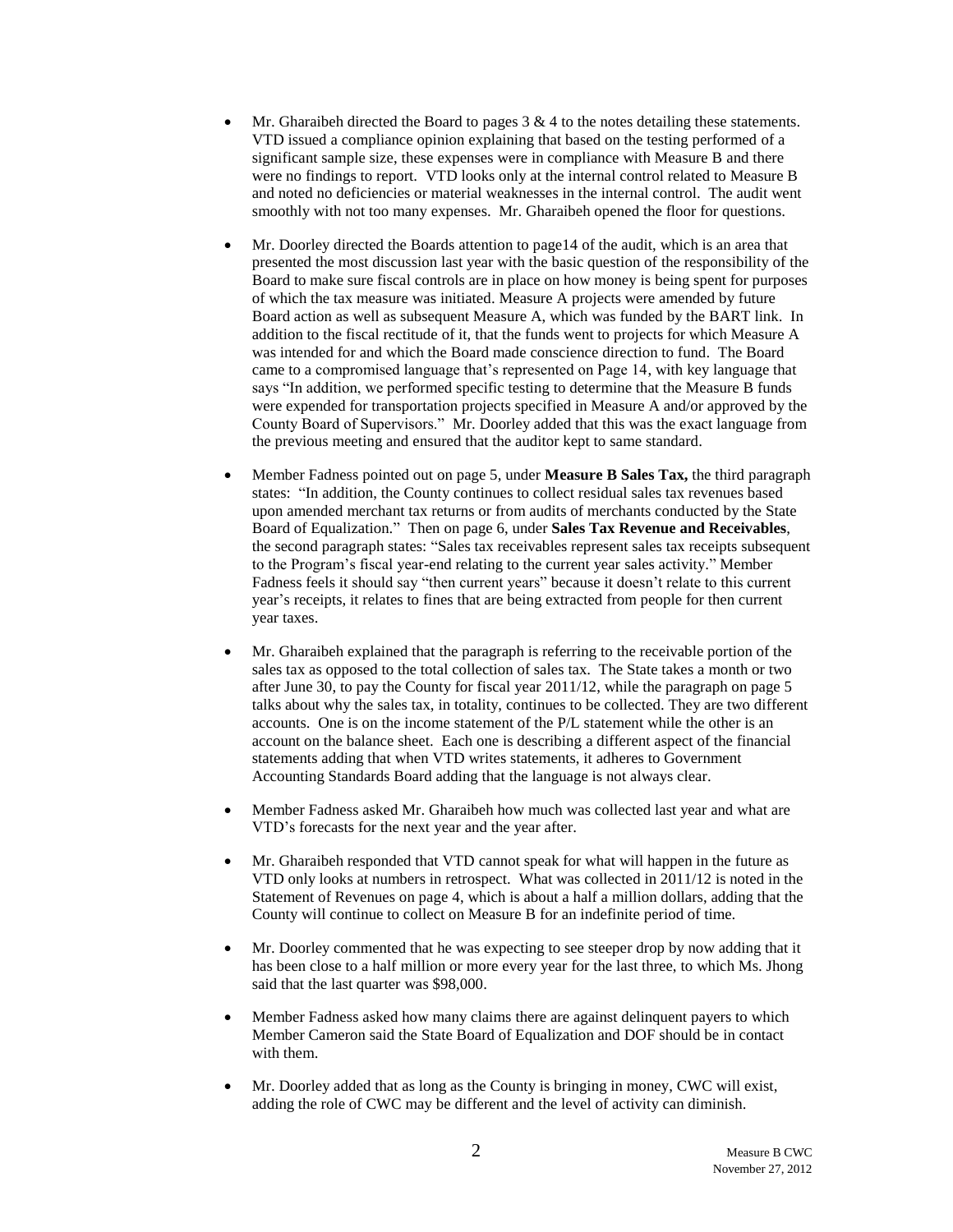- Ms. Reynolds added Measure B requires the County to have a CWC to audit and report on how the funds are being spent. As long as funds are being spent, CWC has to be in place adding if the funds get to a diminimus level, the Board can discuss.
- Member Fadness commented if the County is spending \$10 to audit a \$1 receipt, then CWC is not doing its due diligence. Mr. Fadness said it's reasonable for the Board to look into this in depth at our next meeting and decide whether the Board can make a recommendation to the Board of Supervisors that they dispense with this effort, and put the remaining money into transportation, such as County roads.
- Member Hagele commented there still are expenditures and Measure B projects yet to be completed.
- Mr. Doorley said there is still a half million coming in and, a fund balance to be paid out. When CWC was resurrected, the County knew its role would be different than at its inception, with an annual meeting to look at audits and administer things properly and bringing things to a close.
- Member Hagele added there's no real idea when the authorized expenditures will be completed.
- Ms. Reynolds indicated part of it is completing projects and part is additional sales tax revenues are still coming in, adding that the County is getting more revenue than anticipated with some projects (VTA) coming in under budget.
- Member Hagele asked to whom the Board could ask as to the status of existing projects.
- Mr. Doorley responded he would look into it and email the information to Mr. Hagele.
- Member Cameron commented whatever the fund balance, it is an internal projection they can give and perhaps Finance can contact State Board of Equalization for projections.
- Member Smith commented neither Proposition 39 nor Measure B specifies an end point. Member Smith said he chaired the San Jose Unified Oversight Committee regarding Proposition 39 and when it reached a point when construction was done, all that was left was cleaning up the paper work and getting State approvals, the Oversight Board proposed it dissolve when remaining funds were one half of one percent of the total projects which were done, and which was approved. One additional audit was conducted at 6 months & money that was left went to deferred maintenance.
- Ms. Reynolds commented the CWC did the same a few years ago but it was disbanded because no record could be found of County involvement adding that neither the Board of Supervisors nor CWC has the ability to override what's in the ballot text, adding the only way is to go to court for a declaratory relief action.
- Chair Decker was not clear what was being referred to on page 8, note 4, which says "In June 2006 the Board of Supervisors adopted a Revenue and Expenditures Plan," because the revenue plan was adopted before 2006.
- Mr. Gharaibeh indicated it was referring to the last amendment to the expenditure, adding the wording can be clarified to reflect that.
- Member Remus-Lazaus pointed out two corrections. On page 1, at the end of the first sentence it says "listed in table of content." It should be corrected to *contents.* On page 2, at the end of paragraph, a period needs to be added.